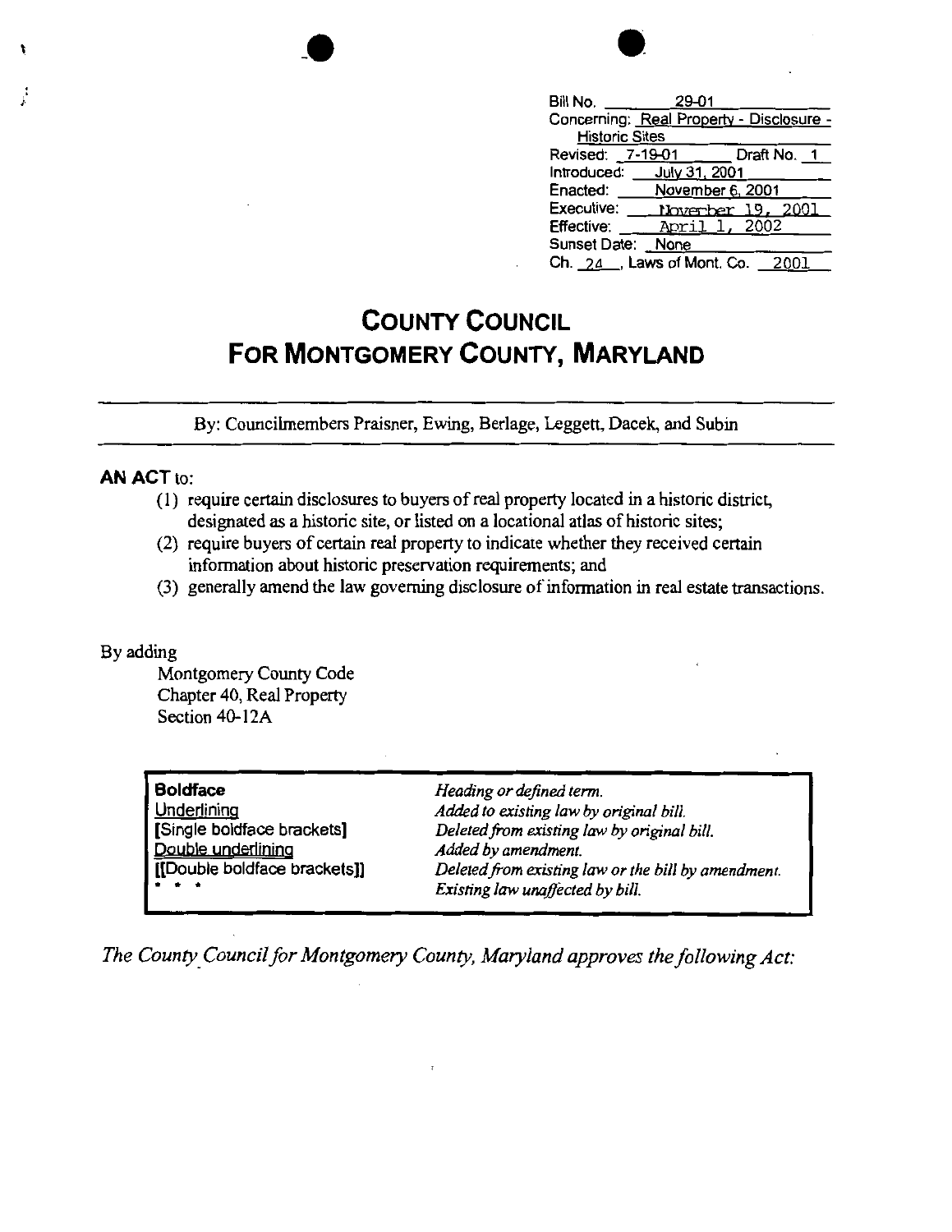*i* 

 $t_{\rm c}$ 

|                                                                                  |                                                                                              |                                                                            | <b>BILL NO. 29-01</b>                                                           |  |
|----------------------------------------------------------------------------------|----------------------------------------------------------------------------------------------|----------------------------------------------------------------------------|---------------------------------------------------------------------------------|--|
| Sec. 1. Chapter 40 is amended by adding Section 40-12A:<br>1                     |                                                                                              |                                                                            |                                                                                 |  |
| 2                                                                                | $40-12A.$                                                                                    |                                                                            | <b>Disclosure of Historic Designation.</b>                                      |  |
| 3                                                                                | (a)                                                                                          | If any real property:                                                      |                                                                                 |  |
| 4                                                                                |                                                                                              | (1)                                                                        | has been designated as a historic site in the master plan for                   |  |
| 5                                                                                |                                                                                              |                                                                            | historic preservation;                                                          |  |
| 6                                                                                |                                                                                              | (2)                                                                        | is located in an area designated as a historic district in that plan;           |  |
| 7                                                                                |                                                                                              |                                                                            | $or$<br>$\blacksquare$                                                          |  |
| 8                                                                                |                                                                                              | (3)                                                                        | is listed as a historic resource on the County locational atlas of              |  |
| 9                                                                                |                                                                                              |                                                                            | historic sites,                                                                 |  |
| 10                                                                               |                                                                                              |                                                                            | the seller must disclose that fact to each prospective buyer before the         |  |
| 11                                                                               |                                                                                              |                                                                            | <u>buyer signs a contract for the sale of the property.</u>                     |  |
| 12                                                                               | (b)                                                                                          | <u>A prospective buyer must indicate, by signing an addendum to the</u>    |                                                                                 |  |
| 13                                                                               |                                                                                              | contract or a separate section of the contract printed in boldface type in |                                                                                 |  |
| 14                                                                               |                                                                                              | <u>a clearly demarcated box, that:</u>                                     |                                                                                 |  |
| 15                                                                               |                                                                                              | (1)                                                                        | the seller has provided the information required by subsection (a);             |  |
| 16                                                                               |                                                                                              |                                                                            | and                                                                             |  |
| 17                                                                               |                                                                                              | (2)                                                                        | the buyer understands that special restrictions on land uses and                |  |
| 18                                                                               |                                                                                              |                                                                            | physical changes may apply to this property, and the buyer may                  |  |
| 19                                                                               |                                                                                              |                                                                            | obtain more information about these restrictions from the staff of              |  |
| 20                                                                               |                                                                                              |                                                                            | the County Historic Preservation Commission.                                    |  |
| 21                                                                               | <u>(ാ</u>                                                                                    |                                                                            | <u>The County historic preservation staff must inform the public, by</u>        |  |
| 22                                                                               |                                                                                              | posting on a web site or another equally effective means, that the         |                                                                                 |  |
| 23                                                                               |                                                                                              |                                                                            | <u>boundaries of any historic district have changed within 5 days after the</u> |  |
| 24                                                                               |                                                                                              |                                                                            | change takes effect. The failure to post this notice does not invalidate        |  |
| 25                                                                               |                                                                                              |                                                                            | any boundary change or other action.                                            |  |
| Sec. 2. Effective Date. Section 40-12A, added by this Act, takes effect on<br>26 |                                                                                              |                                                                            |                                                                                 |  |
| 27                                                                               | <u>April 1, 2002, and applies to any contract for the sale of real property signed on or</u> |                                                                            |                                                                                 |  |